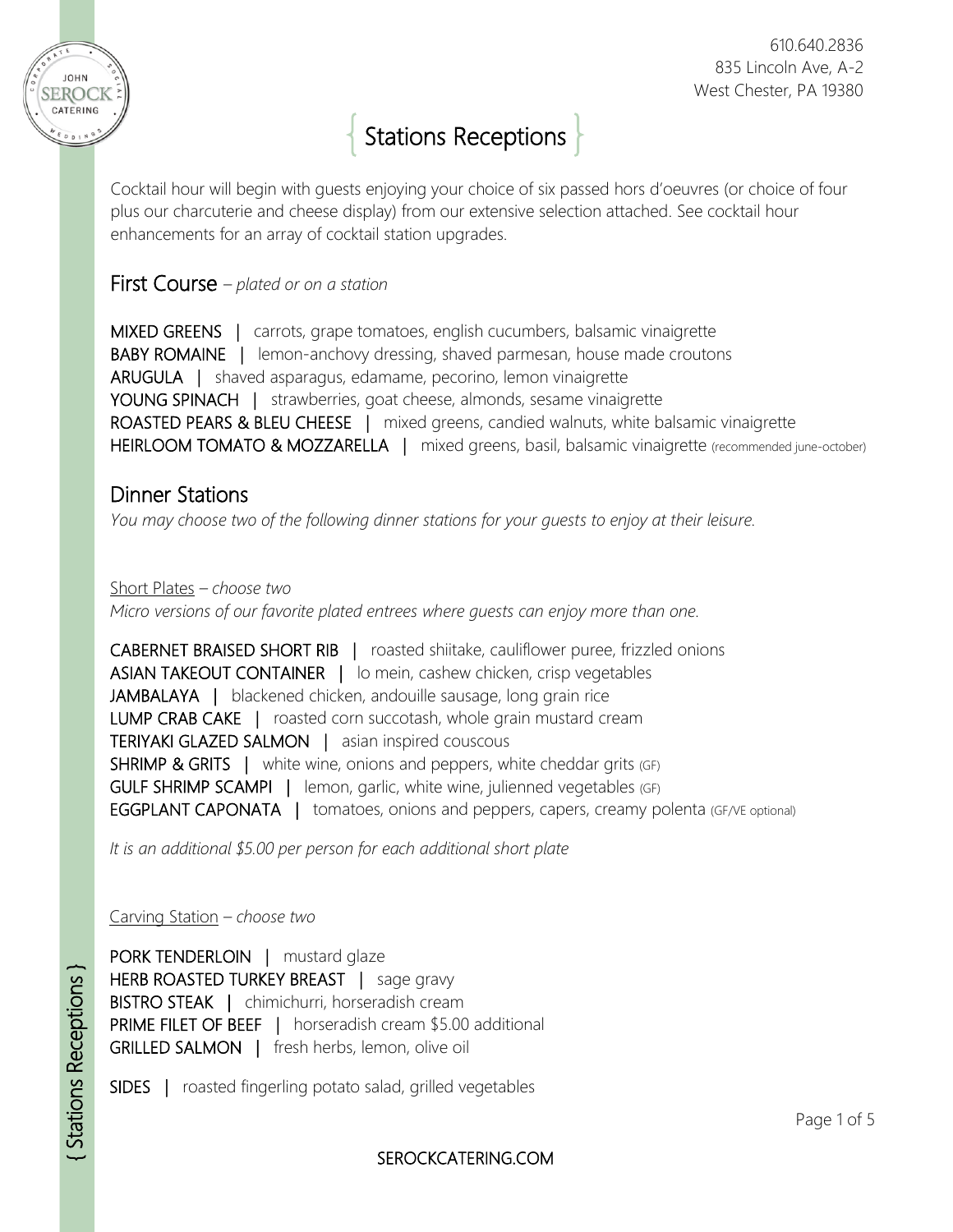

Taste of Mexico *– choose two*

GRILLED MAHI MAHI TEQUILA GRILLED SHRIMP CHICKEN TINGA

FAJITA CHICKEN CARNE ASADA CHILI LIME SWEET POTATO

*Guests will make their own tacos using flour tortillas and any of the following toppings:*

#### PICO DE GALLO PASILLA TOMATILLO SALSA PINEAPPLE HABANERO SALSA HOUSE MADE GUACAMOLE SHREDDED CHEDDAR

COTIJA CHEESE SOUR CREAM FRESH SLICED JALAPEÑOS CHOPPED CILANTRO LIME WEDGES

SIDES | arroz rojo (red rice), calabacitas con elote (zucchini, poblano peppers, corn, tomatoes), tri-colored tortilla chips

Pasta Station *– choose two*

FARFALLE POMODORO | plum tomatoes, fresh mozzarella, basil CHEESE TORTELLINI | grape tomatoes, pesto cream, pecorino PENNE A LA VODKA | house made marinara, cream GEMELLI PASTA | olive oil, garlic, sautéed vegetables, pecorino (vegan optional) RIGATONI | sausage, broccoli rabe GULF SHRIMP & SCALLOPS | penne pasta, lobster cream sauce

INCLUDES | sliced italian bread, grated parmesan, red pepper flakes

Paella Station

PAELLA | long grain rice, chicken, shrimp, mussels, chorizo, soffrito, peas

*Assorted tapas:*

PAN CON TOMATE (bread brushed with tomato) SPICY BEEF EMPANADAS

#### LA TORTILLA ESPANOLA (spanish omelet) ASSORTED OLIVES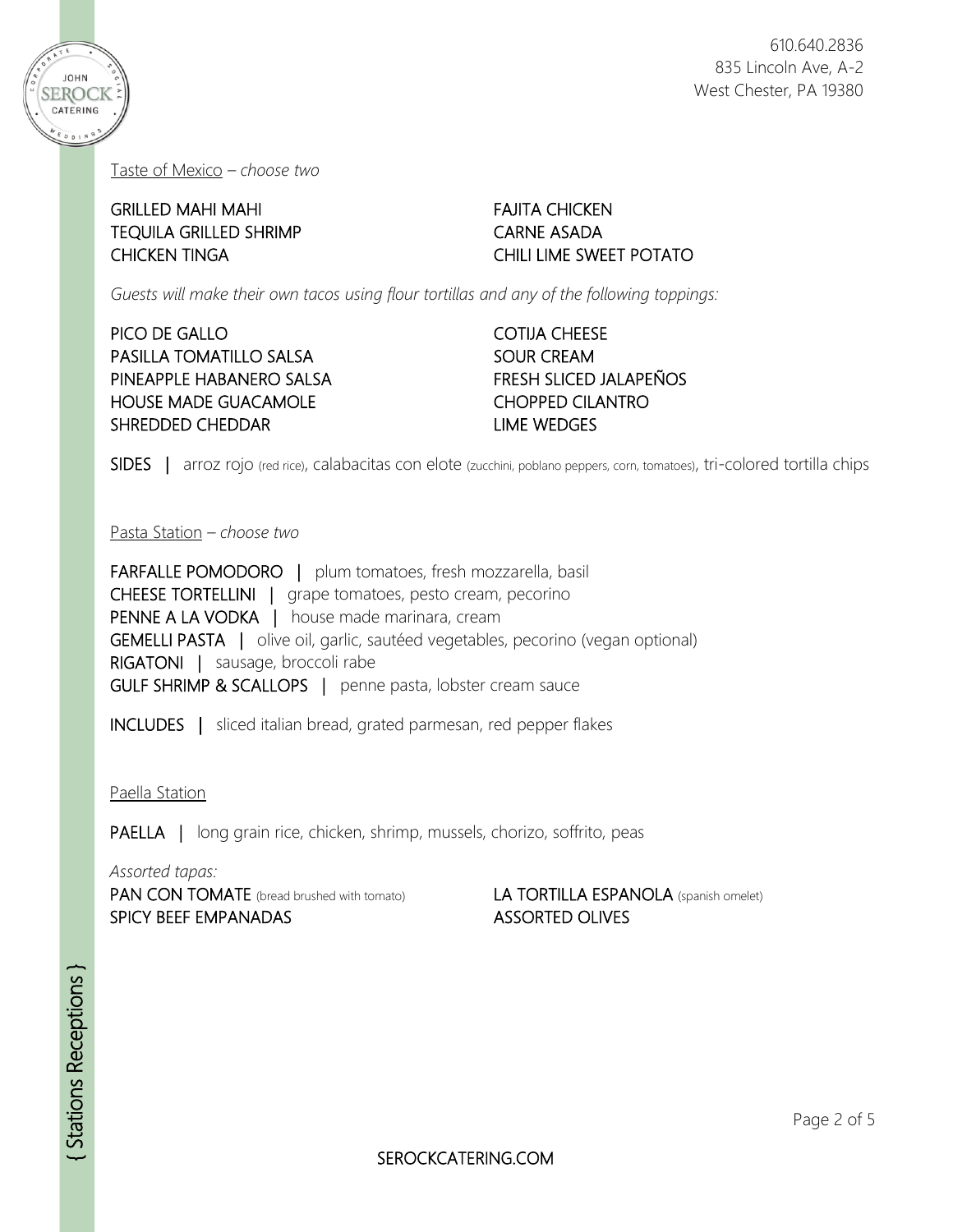

Far East

**JOHN** SEROCK CATERING

> *Pair a protein (choose two): With a side:* TAI CHILI CHICKEN FRIED RICE HOISIN MARINATED BEEF LOWEIN NOODLES WASABI MARINATED SHRIMP

SPICY PEKING PORK **\*Sides include carrots, broccoli, water chestnuts**, snowpeas, mushrooms

ASSORTED SUSHI | california rolls, spicy tuna rolls, salmon rolls, vegetarian rolls INCLUDES | black vinegar, soy sauce, sriracha, wasabi

Philly Fun Station *– choose two*

#### CLASSIC BEEF STEAKS CHICKEN STEAKS SAUSAGE & PEPPERS SOUTH PHILLY ITALIAN PORK

TOPPINGS | ketchup, provolone, cheese whiz, mushrooms, onions, peppers, banana peppers INCLUDES | house made potato chips

#### Risotto Bar

*A traditional Italian risotto for your guests to top with the following:*

GROUND ITALIAN SAUSAGE SHRIMP SCAMPI FRESH SPRING PEAS

#### ASPARAGUS WITH LEMON SAUTÉED WILD MUSHROOMS SHAVED PARMESAN

Mashed Potato Bar

GUEST'S CHOICE OF | yukon gold mashed potatoes*,* mashed sweet potatoes

*Top with any of the following:*

DICED CHICKEN MARSALA APPLEWOOD SMOKED BACON SHREDDED CHEDDAR SOUR CREAM WHIPPED BUTTER

RICH BEEF GRAVY MARSHMALLOWS CANDIED WALNUTS CHIVES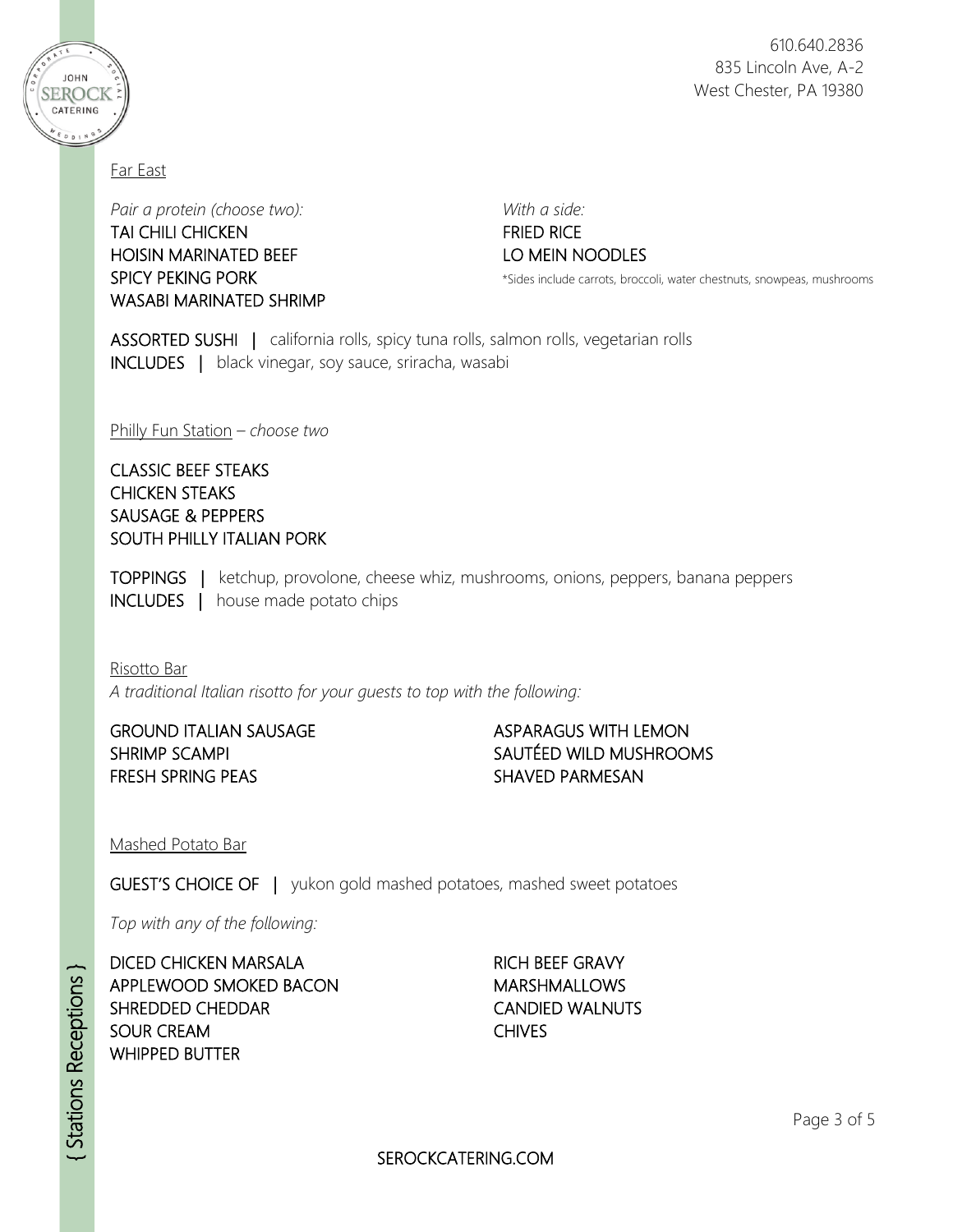

Bombay Bowl *– An Indian Curry Bar*

*Basmati rice to be topped with your choice of two of the following:*

VEGETABLE CURRY | curry sauce, spices CHICKEN TIKKA MASALA | orange masala sauce, yogurt CHANNA MASALA | chickpeas, potatoes, spices, dark masala sauce SAAG PANEER | a signature indian comfort food SHRIMP CURRY | spinach, curry sauce BLACK PEPPER CHICKEN | a signature spicy indian chicken curry dish

INCLUDES | potato and pea samosas, authentic chutneys, naan

"Buddha Bowls"

*Guests can choose their favorite ingredients for either a chilled salad or hot soup bowl.*

RICE NOODLES (GF) SLICED AHI TUNA COUSCOUS MIXED FIELD GREENS (GF)

*Choose two bases: Choose two proteins: Choose one broth:*

RED & GOLD QUINOA (GF) BISTRO STEAK ROASTED CHICKEN BROWN RICE & FARRO GRILLED SHRIMP THE ROOT VEGETABLE LO MEIN NOODLES SHREDDED HERB CHICKEN SPICY BEEF

*Choose three sauces:*

THAI PEANUT CILANTRO LIME DRESSING WASABI AVOCADO DRESSING GARLIC TAHINI

*Includes the following toppings:* 

ROASTED SWEET POTATOES & BRUSSELLS SPROUTS FRESH SPINACH RED PEPPER STRIPS MARINATED MUSHROOMS OVEN ROASTED TOMATOES

ASIAN SESAME & GINGER DRESSING BALSAMIC VINAIGRETTE **CHIMICHURRI** ROMESCO SAUCE

ASIAN CARROT SLAW EDAMAME ROASTED CHICKPEAS TOASTED ALMONDS FRESH HERBS